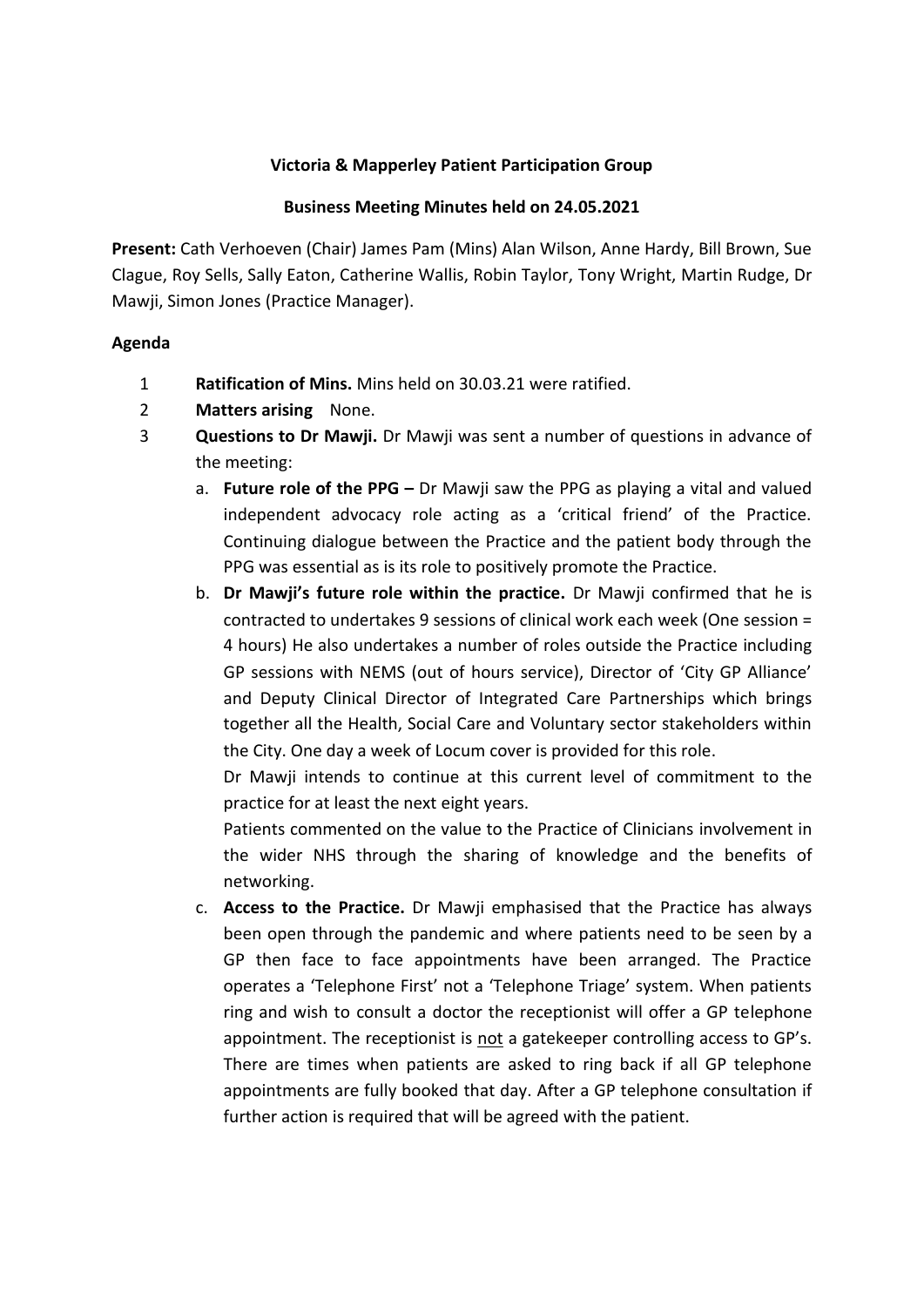Ear syringing and minor surgery has not been possible to date but there are hopes that these interventions may soon recommence. Joint injections have continued throughout the pandemic.

The percentage of patients who are seen following a telephone consultation varies between doctors. Dr Mawji estimates that he sees 10% of patients after a telephone consultation.

It is important to distinguish between patient 'Demands' and Patients 'Needs'. The NHS does not have the capacity to meet all demands but must strive to meet patient needs.

Patients wearing masks and accompanied by a second person to a clinical setting is governed by National Standards not by the Practice.

The Practice is likely to participate in a 'Surge' Vaccination programme in the city within the next few weeks and participate in Covid Booster vaccinations in the autumn.

Currently Flu and Covid vaccination can't be given at the same time but that guidance may change.

#### d. **GP Provision in the Practice.**

| Partners:                |            |
|--------------------------|------------|
| Dr Mawji                 | 9 sessions |
| Dr Elias                 | 9 sessions |
| Dr Gaden                 | 5 sessions |
| Dr Nightingale           | 5 sessions |
| Dr Wheeler               | 4 sessions |
| Dr L Baig                | 4 sessions |
| <b>Salaried Doctors:</b> |            |
| Dr Khan                  | 4 sessions |
| Dr Jenkins               | 4 sessions |
| Dr Baig                  | 3 sessions |

The formula used for the number of GP's is based on 1 session of GP time for 250 patients. This converts to 40 sessions per week for our 10,000-patient practice. However, we have 47 sessions per week which is the equivalent of 5.5 G.P's The Practice also covers most holiday cover and if locum cover is required it is restricted to a small pool.

Appointing new GP and Nurses is always a challenge. Experienced Practice Nurses are in particularly short supply. Dr Mawji emphasised the value of recruiting from staff who have trained in the Practice. Compared to many local Practices ours is remarkably stable. Simon Jones said that, compared to many other Practices we attract clinical staff because of staff stability and the emphasis put on a patient rather than a commercial focus.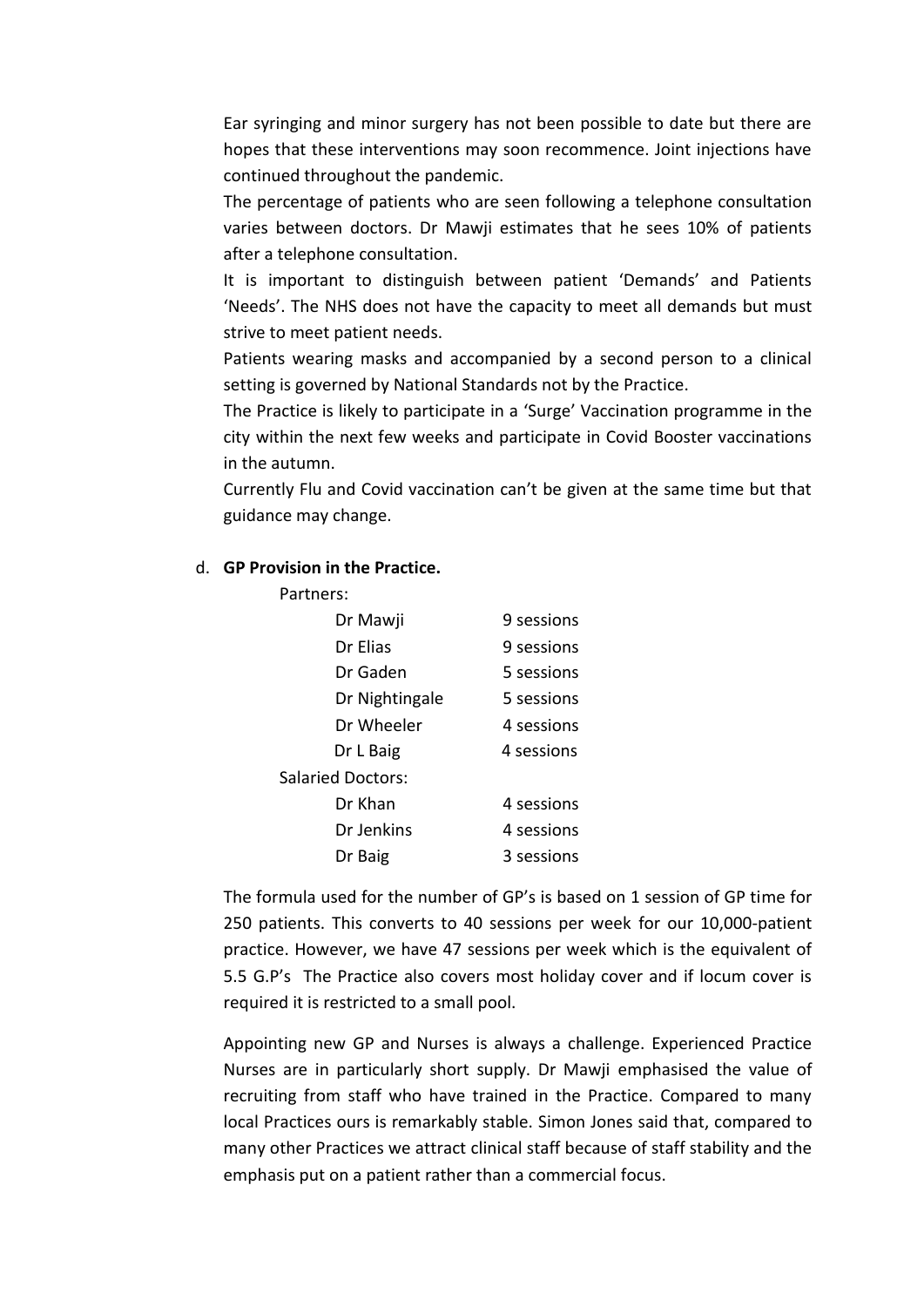A recent talk given to the PPG by the Shilan Darwish the Clinical Pharmacist was very well received. Later this summer a presentation will be given by Andrew Simpkins the Practice Social Prescriber link worker. Andrea Cutrupi is the Practice first contact Physiotherapist. Dr Mawji said that these posts were shared with a number of other Practices and funded by the Primary Care Network.

PPG members expressed grateful thanks to the Practice for remaining open during such testing times and arranging to see patients where that was required.

# 4. **Questions to Simon Jones – Practice Manager.**

a. Telephone System – A new contract is about to be signed. This will result in the Practice probably having one phone number and calls being answered by either surgery with a call waiting facility so that patients know where they are in the queue.

The rise in GP telephone consultations has not impacted on the wait time when phoning the Practice. GP's use a different phone number. Patients phoning to order prescriptions does have an impact on waiting time. This issue is being looked at.

The pressure on Reception staff is exacerbated by an increase in demand over the past 12 months. At busy times six admin staff are answering phones.

Simon is encouraging reception staff to give their names but old habits die hard.

Comment was made about a minority of patients that can be extremely abusive on the phone. The Practice issues warnings about such behaviour and as a last resort, patients can be removed from the Practice list.

The PPG would want to support the Practice in challenging such behaviour.

A YouTube video called 'If I die it will be your fault' illustrates the challenge. It was agreed it should be posted on the Practice website with the support and endorsement of the PPG.

See: https://tinyurl.com/a3mx87rd

b. Simon confirmed that there was an ex-directory Practice phone number available to other Agencies. Simon will check that this number is available to the Ambulance Service.